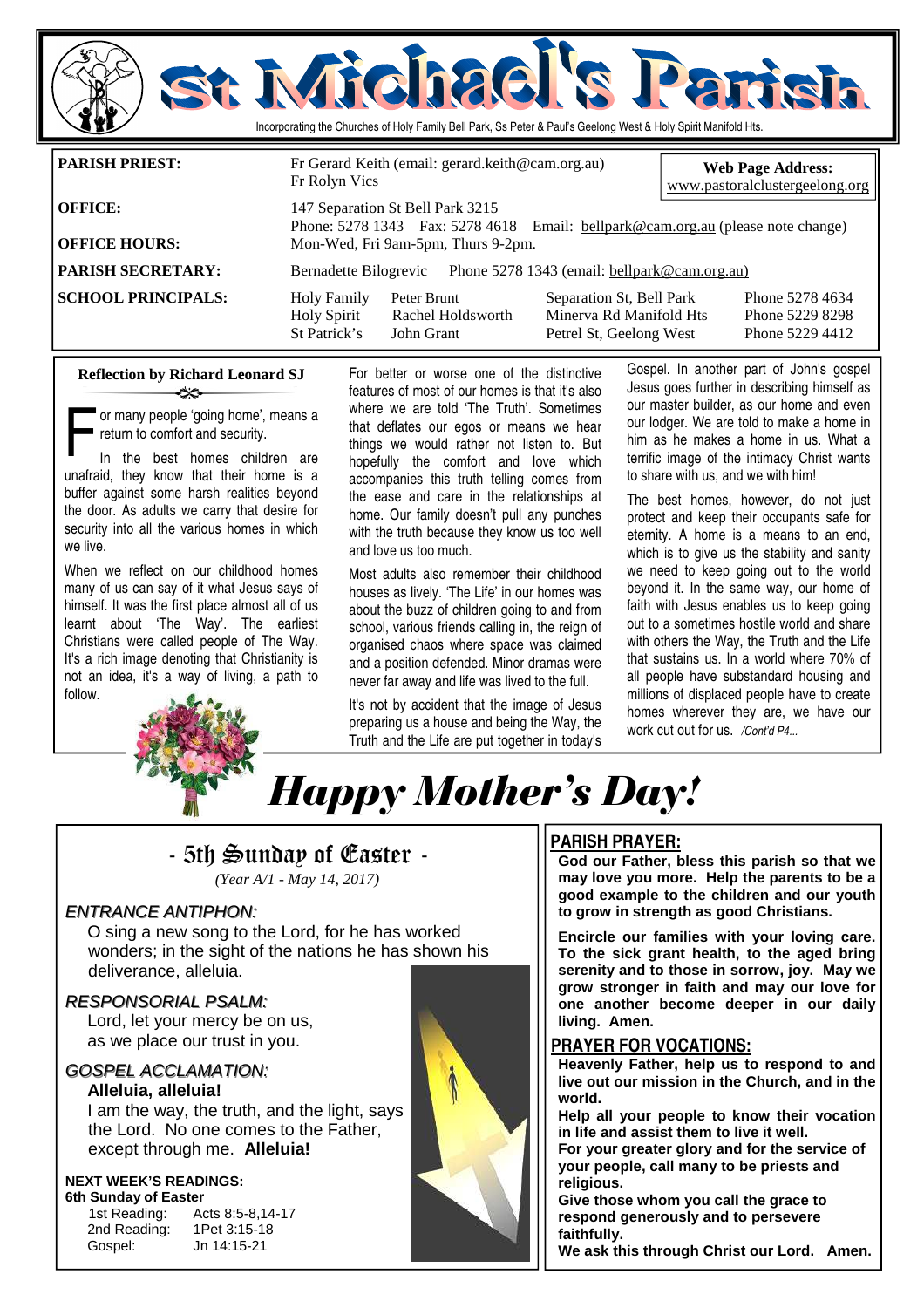# The St Michael's Parish at Prayer

### <u>WEEKEND MASSES:</u>

Holy Family, Bell Park: Holy Spirit, Manifold Hts: Ss Peter & Paul's, Geelong West: English… 8am and 9.30am Sunday 6.00pm Saturday 5.00pm Saturday Croatian… 11am Sunday 11am 1st, 3rd & 5th Sundays 11am 2nd & 4th Sundays Slovenian.. 12.15pm every 2nd Sunday of the month WEEKDAY MASSES:

**Holy Family:** 9.15am Tues, 9.15am Thurs **Holy Spirit:** 9.00am Wed, 11am Fri and 9am 1st Sat. **Reconciliation after Saturday Mass Grace McKellar Centre:** 10.15am - 1st Tuesday **Maryville Nursing Home:** 11am 1st & 3rd Friday **Multicultural Centre:** 1.30pm - 1st Friday; **Vincentian Village:** 3.00pm 1st & 3rd Monday, (2nd & 4th Communion Service) **St John of God Hospital:** 11.30am every Thursday in SJOG Chapel

BAPTISMS: 1st & 3rd Sundays 12noon at Holy Spirit, 2nd & 4th Sundays 12noon at Ss P&P, 3rd Sunday 2pm at Holy Family

#### COMMUNAL PRAYER:

| Holy Family Women's Prayer Group   |
|------------------------------------|
| <b>Meditation Group</b>            |
| Prayer of the Church               |
| Holy Family Women's Prayer Group   |
| Italian Prayer Group               |
| Adoration of the Blessed Sacrament |
| <b>Divine Mercy</b>                |
| Rosary                             |
|                                    |

10.00am **Holy Family Community Centre Tues 3.30pm Holy Family Community Centre Before 9am Mass Holy Spirit Church Before 9am Mass Holy Spirit Church** 10.00am **Holy Family Community Centre** 10.00am St Patrick's Chapel **After 11am Mass Holy Spirit Church Franch 3.00pm** Holy Spirit Church After 9am Mass **Holy Spirit Church** 

### **OUR LADY'S STATUE:**

**May 15-29:** Mileto family, 82 Sladen St; **May 29-June 11:** Spitale family, 4 Marathon Ave. If anyone would like to have Our Lady's Statue or if you could spare an hour a month to help, ph Tina Montalto on 5278 9314.

## AS A COMMUNITY WE PRAY FOR:

| <b>RECENT DEATHS:</b>     | George Jarak and Eugen Vitulic                                                                          |  |  |
|---------------------------|---------------------------------------------------------------------------------------------------------|--|--|
| <b>ANNIVERSARIES:</b>     | Mary O'Neill, Allison Carmody, Marjorie Hill, Elisabetta Pitaro                                         |  |  |
| <b>BAPTISMS:</b>          | Aidan & Flynn Lee, Cooper Smith, Penelope Thomas                                                        |  |  |
| <b>PRAY FOR THE SICK:</b> | Anita Capicchiano, June Smith, Cheryl Lambert, Ana Siketa, Johann Angerbaure,<br><b>Hilary Thornton</b> |  |  |

*Please note: After approx five weeks names will be deleted from the sick list . Please phone the office on 5278 1343.*

# Roster for Next Sunday, May 21, 2017

(3rd Sunday of the Month)

#### **HOLY FAMILY 8.00AM 9.30AM**

#### **HOLY SPIRIT: 6.00PM 11.00AM**

Commentators M Carson

Commentators **K Saunders** A Scaddan Lectors B Rainbow H Verdnik, T McMahon Welcomers L Allum, P Ruggeri, R Culo E Dalton Projectionist **R** Allum **C Resciniti** 

Lectors **J McKenzie G Brown, M Kroger** Special Ministers G Wright, The Contract Contract C Wright, C Sells Welcomers I Cleary, L Coles, S Norris, T Stefek Projectionist P Eastman (even months) S Eland (odd) D Brown (even months)

#### **Ss PETER & PAUL'S: 5.00PM**

Commentators L Middleton Special Ministers K Maddalena Welcomers T McNair Projectionist D Whelan

Lectors **K Maddalena, A Beachell** 

Special Ministers A Vanjek, P Ruggeri, R Culo C&J Taylor, M Fiorillo, I Raj, T Herath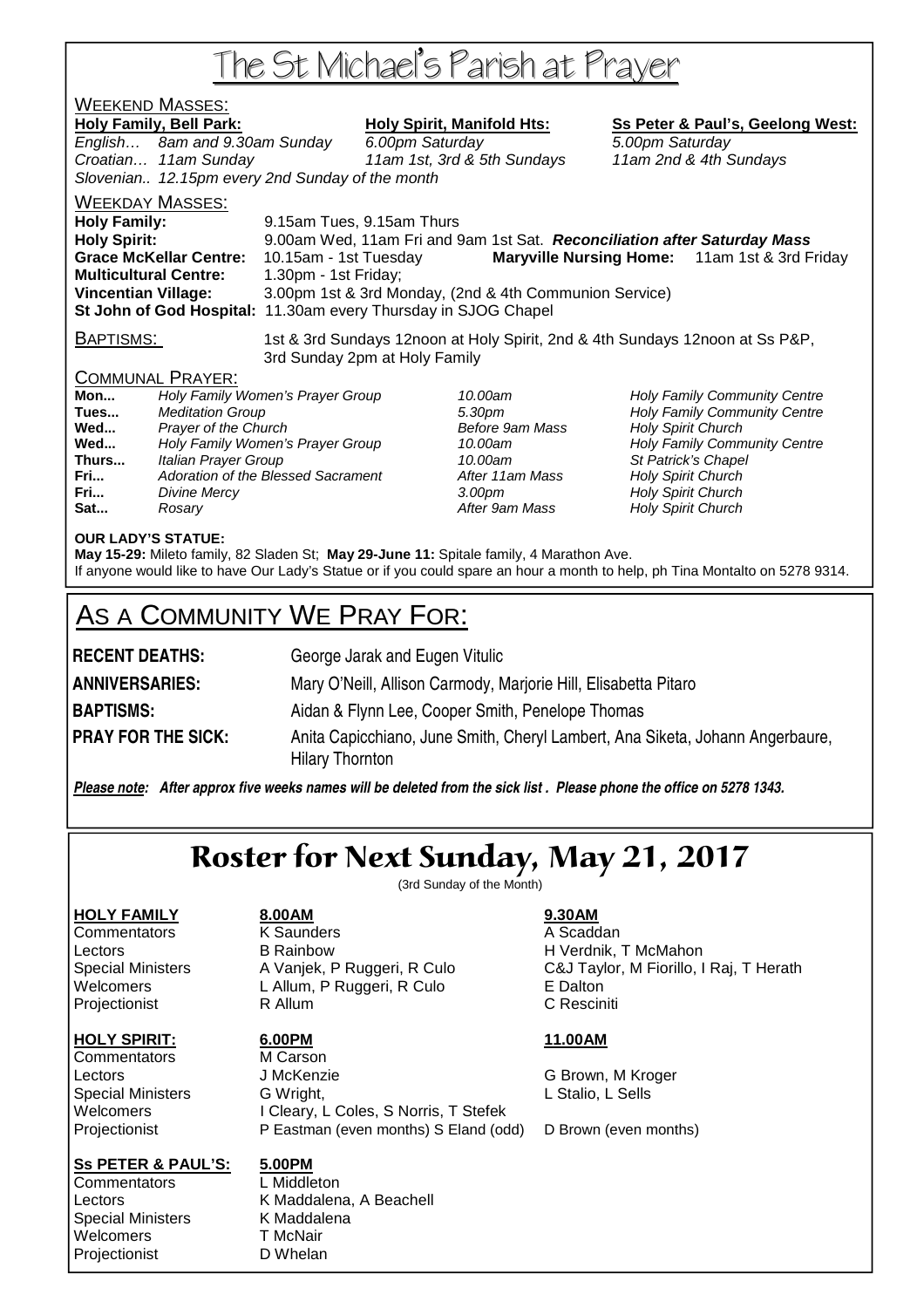### Recurring Activities in St Michael's:

**St Michael's Luncheon...** First Sunday of each month at the Holy Spirit Hall from 12noon. BYO food and drink to share.<br> **Holy Family Luncheon..** Third Sunday of each month at the Community Centre from 12noon. **BYO cassero** Holy Family Luncheon.. **Third Sunday of each month at the Community Centre from 12noon. <b>BYO casserole & drink to share.**<br>Holy Family Women's Group... First Monday evening of each month at the Community Centre 6.30pm (Wint First Monday evening of each month at the Community Centre 6.30pm (Winter), 7.00pm (D'light savings) **St Vincent de Paul…** Holy Family meet 1st and 3rd Tuesdays at the Community Centre 7.30pm. Holy Spirit meets 1st and 3rd Tuesdays 7.00pm in Holy Spirit Hall **Legion of Mary…** Every Friday 9.30am in the Holy Family Community Centre **Baptism Preps** <br> **Holy Family Choir Practice... Ath Mondays 7.30pm in the Community Centre Holy Family Church Holy Family Choir Practice…** Every Wednesday night at Holy Family Church 7pm **Manifold CWL... Holy Spirit Hall, 1st Wednesdays in the month Italian Mass…** First Thursday of the month in St Patrick's Chapel 2nd Tues of each month, 6.15pm at Capri Receptions. Dinner/Guest Speaker - ph 0431 959 584

*If you wish to know more about these groups, as well as about our Sacramental Program for children in non-Catholic schools, our Baptism and Wedding procedures, our Partnership with the Columbans in the Philippines and so on, please visit our webpage: www.pastoralclustergeelong.org*

\_\_\_\_\_\_\_\_\_\_\_\_\_\_\_\_\_\_\_\_\_\_\_\_\_\_\_\_\_\_\_\_\_\_\_\_\_\_\_\_\_\_\_\_\_\_\_\_\_\_\_\_\_\_\_\_\_\_\_\_\_\_\_\_\_\_\_\_\_\_\_\_\_\_\_\_\_\_\_\_\_\_\_\_\_\_\_\_\_\_\_\_\_\_\_\_\_\_\_\_\_\_\_\_\_\_\_\_\_\_\_\_\_\_\_\_\_\_\_\_\_\_\_\_\_\_\_\_\_\_\_\_\_\_\_\_\_\_\_\_\_\_\_\_\_\_\_\_\_\_\_\_\_\_\_\_\_\_\_\_\_\_\_\_\_\_\_\_\_\_\_\_\_\_\_\_\_\_\_\_\_\_\_\_\_\_\_\_\_\_\_\_\_\_\_\_\_

## Liturgy in the Cluster:

- **May 13... Mothers' Day Mass at Holy Spirit** 6.00pm Gr 1/2 children of Holy Spirit School involved **May 14... Mothers' Day Mass at Holy Family -** 9.30am Gr 1/2 children of Holy Family School involved **May 15... The First Eucharist class** will be having a guided tour of the three parish Churches **Class Mass at Holy Family** 9.15am for Gr1/2 children with the focus on Mothers Day **May 21... First Eucharist Mass for Holy Family children** - 9.30am at Holy Family Church
- **First Eucharist Mass for St Patrick's children**  11am at Ss Peter & Paul's (NB extra Mass) **May 23... Class Mass at Holy Family** 9.15am for Prep children

#### **HOLY FAMILY LEGION OF MARY:**

Please join us to celebrate the Feast Day of Our Lady Help of Christians - **Saturday 20th May at Ss Peter and Paul's** with Rosary 4.30pm, Mass at 5pm. At **Holy Spirit** we will have **Mass at 9am on Wednesday 24th May**, the Feast Day of Our Lady Help of Christians.



#### **OFFICE NEWS:**

- ♦ **PLEASE NOTE:** As part of the amalgamation process, the recommendation was that we change our email address from **cluster@cam.org.au** to **bellpark@cam.org.au** - which we have done.
- **FR ROLYN AWAY:** Fr Rolyn has returned to the Philippines for ten days to be with his family to celebrate his mother's 88th Birthday.
- **Thanksgiving Envelope Pickup (this weekend)** Envelope numbers relate to the parish church you usually attend.
	- 1-999 (Holy Family)<br>1000-1999 (Holy Spirit)
	- (Holy Spirit)
	- 2000 2999 (Ss Peter & Paul's)

 Please check your envelope number. If it does **NOT** correspond to the church you usually attend (as above), please contact Bernadette at the Parish Office **THIS WEEK**. Any other Thanksgiving questions or issues, please contact Bernadette at the Office on 5278 1343 or email bellpark@cam.org.au

There is a set of envelopes for all **weekly and monthly** contributors in the foyer today. With changes to Masses, some people may now go to a different church in the parish. If you can't see your set of envelopes in the back of this Church today, please contact the office to see where they were sent. Please let us know which Church you prefer for next time. They are in order, alphabetically by STREET. Please take a pink sheet if you would like to start giving. If pledge information on your receipt needs to be updated, please contact Bernadette on 5278 1343 or email bellpark@cam.org.au. Thankyou all for your continuing regular support.

#### **GIVE HOPE BY GIVING GENEROUSLY TO CHAPLAINCY SUNDAY APPEAL 2017, SUNDAY MAY 21:**

Next weekend is Chaplaincy Sunday in the Archdiocese of Melbourne. The Melbourne Catholic Archbishop's Charitable Fund will be conducting a special collection in all parishes for the purpose of supporting the vital work of our Catholic Chaplains. Our dedicated Chaplains in the Youth Justice Centre at Parkville can work under extremely sad circumstances; conducting funerals, memorial services, hospital visits and offering support at court appearances.

You are invited and encouraged to take home the envelopes on the seats this weekend and bring back next week with your considered donation.

The role of the Catholic Chaplain is to walk with people as they seek out new possibilities in their lives and support them as they invite God and others to join them in this journey. They spend much of their time listening to the anxieties, fears, hopes and joys of those they meet. As one Chaplain describes it *"What a privilege is the role of the Catholic Chaplain".* To find out more please view the Chaplaincy Sunday webpage at cam.org.au/chaplaincy.

If you would like further information please contact the Development Office on 9926 5731.